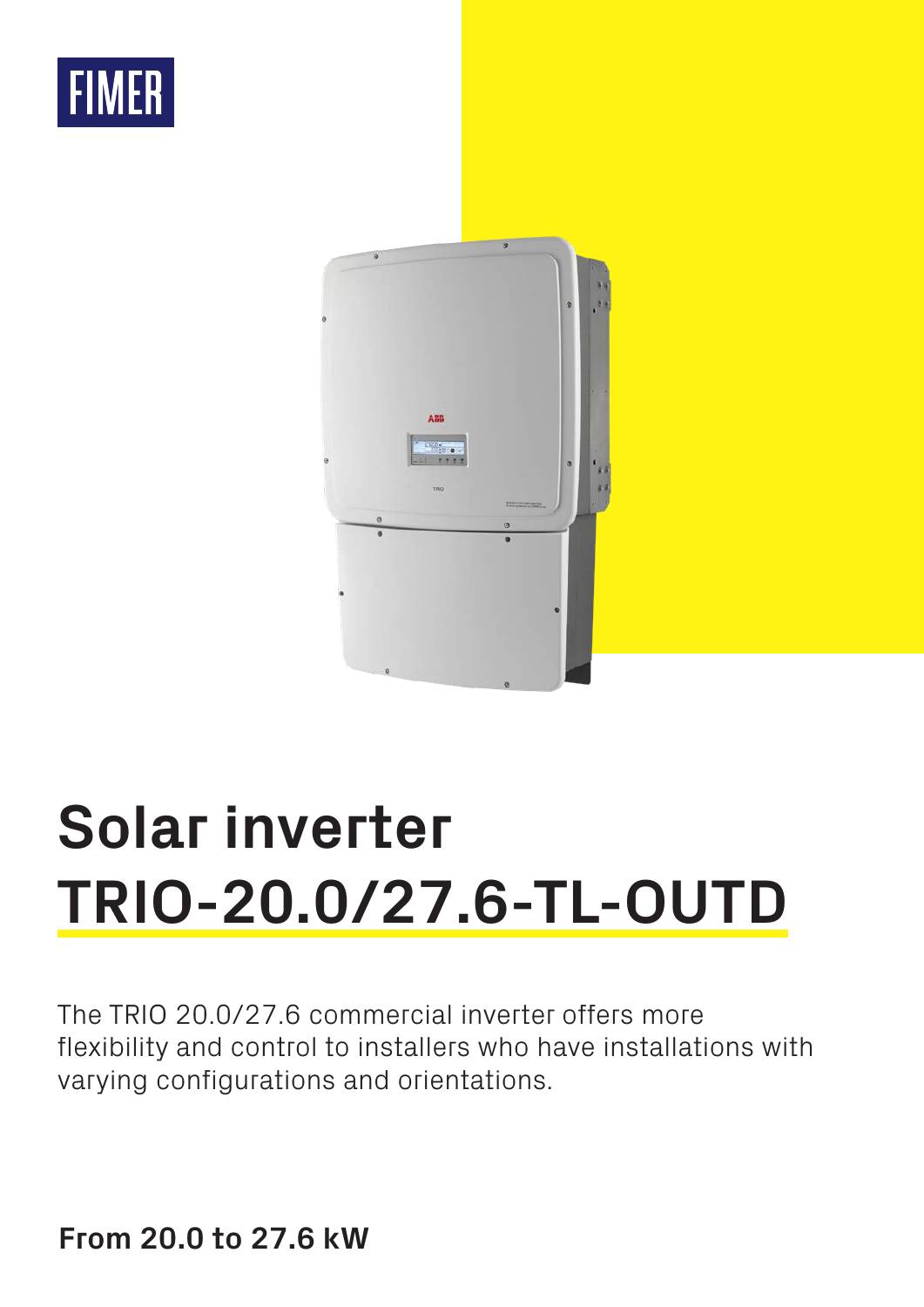The dual input section featuring two independent Maximum Power Point Tracking (MPPT), allows optimal energy harvesting from two sub-arrays oriented in different directions.

The TRIO features a high speed and precise MPPT algorithm for real power tracking and improved energy harvesting.

### **High efficiency at all output levels**

Flat efficiency curves ensure high efficiency at all output levels guaranteeing consistent and stable performance across the entire input voltage and output power range.

This device has an efficiency rating of up to 98.2%.

The very wide input voltage range makes the inverter suitable for installations with reduced string length.

### **Highlights**

- True three-phase bridge topology for DC/AC output converter
- Transformerless topology
- Each inverter is set on specific grid codes which can be selected upon commissioning
- Detachable wiring box to allow an easy installation
- Wide input voltage range
- Integrated string combiner with different configurations which include DC and AC disconnect switch in compliance with • international standards (-S2, -S1J, -S2J, -S2F and -S2X versions)
- Natural convection cooling for maximum reliability
- Outdoor enclosure for operation use under any environmental conditions
- Capability to connect external sensors for monitoring environmental conditions
- Availability of auxiliary DC output voltage (24 V, 300 mA)
- VSN300 Wifi Logger Card enables wireless access to Aurora Vision with DC input channel monitoring
- Lifetime free of charge access to Aurora Vision

# **TRIO-20.0/27.6-TL-OUTD string inverter block diagram**

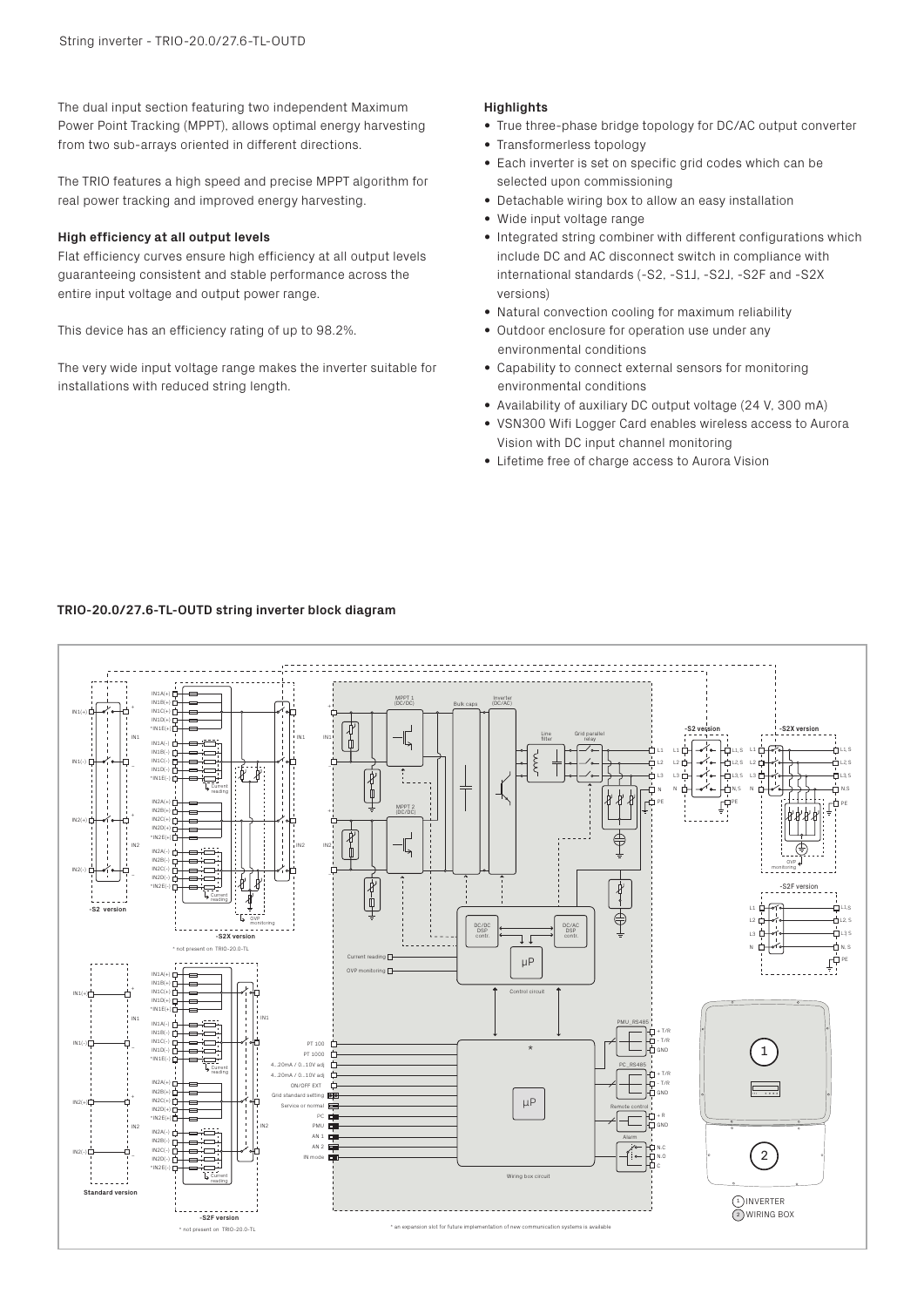| <b>Technical data and types</b>                                                                                         |                                                                                                                 |                                                                                                                 |  |
|-------------------------------------------------------------------------------------------------------------------------|-----------------------------------------------------------------------------------------------------------------|-----------------------------------------------------------------------------------------------------------------|--|
| <b>Type code</b>                                                                                                        | TRIO-20.0-TL-OUTD                                                                                               | TRIO-27.6-TL-OUTD                                                                                               |  |
| Input side                                                                                                              |                                                                                                                 |                                                                                                                 |  |
| Absolute maximum DC input voltage (V <sub>max,abs</sub> )                                                               | 1000V                                                                                                           |                                                                                                                 |  |
| Start-up DC input voltage (V <sub>start</sub> )                                                                         | 430 V (adj. 250500 V)                                                                                           |                                                                                                                 |  |
| Operating DC input voltage range (VdcminVdcmax)                                                                         | 0.7 x V <sub>start</sub> 950 V (min 200 V)                                                                      |                                                                                                                 |  |
| Rated DC input voltage (Vdcr)                                                                                           | 620 V                                                                                                           |                                                                                                                 |  |
| Rated DC input power (Pdcr)                                                                                             | 20750W                                                                                                          | 28600W                                                                                                          |  |
| Number of independent MPPT                                                                                              | .                                                                                                               | 2                                                                                                               |  |
| Maximum DC input power for each MPPT (PMPPTmax)                                                                         | 12000W                                                                                                          | 16000W                                                                                                          |  |
| DC input voltage range with parallel configuration of MPPT at Pacr                                                      | 440800 V                                                                                                        | 500800 V                                                                                                        |  |
| DC power limitation with parallel configuration of MPPT                                                                 | Linear derating from max to null [800 V≤V <sub>MPPT</sub> ≤950 V]                                               |                                                                                                                 |  |
| DC power limitation for each MPPT with independent configuration<br>of MPPT at P <sub>acr</sub> , max unbalance example | 12000 W [480 V≤V <sub>MPPT</sub> ≤800 V]<br>the other channel: Pdcr-12000 W<br>[350 V≤V <sub>MPPT</sub> ≤800 V] | 16000 W [500 V≤V <sub>MPPT</sub> ≤800 V]<br>the other channel: Pdcr-16000 W<br>[400 V≤V <sub>MPPT</sub> ≤800 V] |  |
| Maximum DC input current (Idcmax) / for each MPPT (IMPPTmax)                                                            | 50.0 A / 25.0 A                                                                                                 | 64.0 A / 32.0 A                                                                                                 |  |
| Maximum input short circuit current for each MPPT                                                                       | 30.0 A                                                                                                          | 40.0 A                                                                                                          |  |
| Number of DC input pairs for each MPPT                                                                                  | 1 (4 in -S2X, -S2F, -S1J, -S2J versions)                                                                        | 1 (5 in -S2X and -S2F versions, 4 in -S1J and -S2J)                                                             |  |
| DC connection type                                                                                                      |                                                                                                                 | PV quick fit connector <sup>1</sup> / Screw terminal block on Standard and -S2 versions                         |  |
| Input protection                                                                                                        |                                                                                                                 |                                                                                                                 |  |
| Reverse polarity protection                                                                                             |                                                                                                                 | Yes, from limited current source                                                                                |  |
| Input over voltage protection for each MPPT - varistor                                                                  |                                                                                                                 | Yes, 4                                                                                                          |  |
| Input over voltage protection for each MPPT - plug In modular surge<br>arrester (-S2X, -S1J and -S2J versions)          | .<br>-S2X: Type 2;<br>$-S1J. S1J: Type 1+2$                                                                     |                                                                                                                 |  |
| Photovoltaic array isolation control                                                                                    | According to local standard                                                                                     |                                                                                                                 |  |
| DC switch rating for each MPPT (version with DC switch)                                                                 | 40 A / 1000 V                                                                                                   |                                                                                                                 |  |
| Fuse rating (versions with fuses)                                                                                       | 15 A / 1000 V                                                                                                   |                                                                                                                 |  |
| Output side                                                                                                             |                                                                                                                 |                                                                                                                 |  |
| AC grid connection type                                                                                                 | Three-phase 3W+PE or 4W+PE                                                                                      |                                                                                                                 |  |
| Rated AC power ( $P_{\text{acr}}$ $\text{Cos}\varphi=1$ )                                                               | 20000 W                                                                                                         | 27600W                                                                                                          |  |
| Maximum AC output power (Растах ШСОSФ=1)                                                                                | 22000 W <sup>2)</sup>                                                                                           | 30000 W 3)                                                                                                      |  |
| Maximum apparent power (S <sub>max</sub> )                                                                              | 22200 VA 4)                                                                                                     | 30670 VA 4)                                                                                                     |  |
| Rated AC grid voltage (Vac.r)                                                                                           | 400 V                                                                                                           |                                                                                                                 |  |
| AC voltage range                                                                                                        | 320480 V 5)                                                                                                     |                                                                                                                 |  |
| Maximum AC output current (lac.max)                                                                                     | 33.0 A<br>.                                                                                                     | 45.0 A<br>.                                                                                                     |  |
| Contributory fault current                                                                                              | 35.0 A                                                                                                          | 46.0 A                                                                                                          |  |
| Rated output frequency (fr)                                                                                             | 50 Hz / 60 Hz                                                                                                   |                                                                                                                 |  |
| Output frequency range (fminfmax)                                                                                       | 4753 Hz / 5763 Hz 6)                                                                                            |                                                                                                                 |  |
| Nominal power factor and adjustable range                                                                               | $> 0.995$ , adj. $\pm 0.9$ with Pacr = 20.0 kW,<br>$\pm$ 0.8 with max 22.2 kVA                                  | > 0.995, adj. $\pm$ 0.9 with Pacr = 27.6 kW,<br>$\pm$ 0.8 with max 30 kVA                                       |  |
| Total current harmonic distortion                                                                                       | < 3%                                                                                                            |                                                                                                                 |  |
| AC connection type                                                                                                      | Screw terminal block, cable gland PG36                                                                          |                                                                                                                 |  |
| Output protection                                                                                                       |                                                                                                                 |                                                                                                                 |  |
| Anti-islanding protection                                                                                               |                                                                                                                 | According to local standard                                                                                     |  |
| Maximum external AC overcurrent protection                                                                              | 50.0 A<br>63.0 A                                                                                                |                                                                                                                 |  |
| Output overvoltage protection - varistor                                                                                | 4                                                                                                               |                                                                                                                 |  |
| Output overvoltage protection - plug in modular surge arrester<br>(-S2X version)                                        | 4 (Type 2)                                                                                                      |                                                                                                                 |  |
| Operating performance                                                                                                   |                                                                                                                 |                                                                                                                 |  |
| Maximum efficiency $(\eta_{max})$                                                                                       | 98.2%                                                                                                           |                                                                                                                 |  |
| Weighted efficiency (EURO/CEC)                                                                                          | 98.0% / 98.0%                                                                                                   |                                                                                                                 |  |
| Feed in power threshold                                                                                                 | 40 W                                                                                                            |                                                                                                                 |  |
| Night consumption<br>.                                                                                                  | < 0.6 W                                                                                                         |                                                                                                                 |  |
| Communication                                                                                                           |                                                                                                                 |                                                                                                                 |  |
| Wired local monitoring                                                                                                  | PVI-USB-RS232_485 (opt.)                                                                                        |                                                                                                                 |  |
| Remote monitoring                                                                                                       | VSN300 Wifi Logger Card (opt.), VSN700 Data Logger (opt.)                                                       |                                                                                                                 |  |
| Wireless local monitoring                                                                                               | VSN300 Wifi Logger Card (opt.)                                                                                  |                                                                                                                 |  |
| User interface                                                                                                          |                                                                                                                 | Graphic display                                                                                                 |  |
|                                                                                                                         |                                                                                                                 |                                                                                                                 |  |